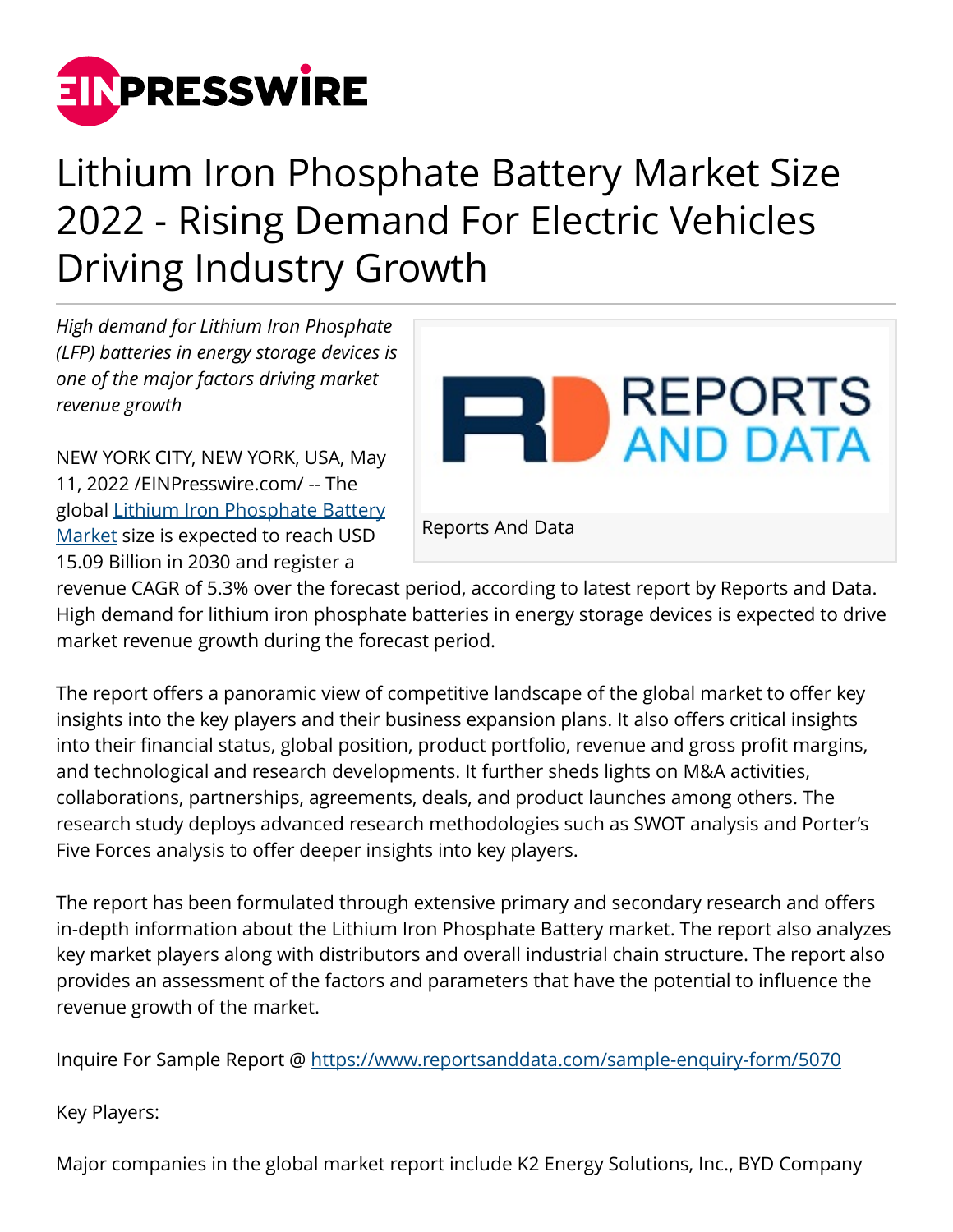Ltd., A123 Systems, LLC, Electric Vehicle Power System Technology Co., Ltd., RELiON Battery, LLC, OptimumNano Energy Co, Ltd., LiFeBATT, Inc., Lithium Werks B.V., Pihsiang Energy Technology Co., Ltd., Power-Sonic Corporation, Contemporary Amperex Technology Co., Limited, Benergy Tech Co. Ltd., KAYO Battery (Shenzhen) Company Limited, and Bestgo Battery Co., Ltd.

Some Key Highlights from the Report:

• The 16,251–50,000 mAh segment is expected to expand at a steady CAGR over the forecast period due to rising demand for these batteries from various sectors such as power, industrial, automobiles, and others. Fast-charging capacity and low cost of these batteries are main reasons behind that, which is expected to drive revenue growth of the segment during the forecast period.

• Power generation segment is expected to expand at a significantly faster CAGR over the forecast period due to rising adoption of lithium iron phosphate batteries in this segment. Most devices for power generation use LFP batteries due to their high energy density, high voltage operation, high efficiency, and longer lifetime.

• Burope is expected to register a steady revenue CAGR over the forecast period due to increasing government initiatives towards greenhouse gas emissions, which raises demand for LFP batteries in this region. Governments of Germany, France, and the U.K., among others set their target for zero-emission of CO2 by 2050, which is expected to increase demand for LFP batteries and drive market revenue growth in this region during the forecast period. • On 18 February 2022, BYD Co Ltd and Uzavtosanoat JSC have signed a strategic Memorandum of Understanding (MOU) to develop, manufacture, and market New Energy Vehicles (NEV) in

Uzbekistan. BYD and UzAuto look forward to working together to develop and manufacture sustainable and practical new energy vehicle solutions that are environmentally friendly while also excelling in safety, performance, and efficiency. This Memorandum of Understanding is at the heart of a new era of sustainable transportation, laying the groundwork for the mass deployment of new energy vehicles, which will be supported by efficient sales channels and after-sales services.

Request For Customized Report @ [https://www.reportsanddata.com/request-customization](https://www.reportsanddata.com/request-customization-form/5070)[form/5070](https://www.reportsanddata.com/request-customization-form/5070)

Market Segmentation:

For this report, Reports and Data has segmented the global lithium iron phosphate battery market based on power capacity, application, industry vertical, and region:

Power Capacity Outlook (Revenue, USD Billion; 2019-2030)  $\cdot$ Up to 16,250 mAh • 16,251–50,000 mAh • 50,001–100,000 mAh • 100,001–540,000 mAh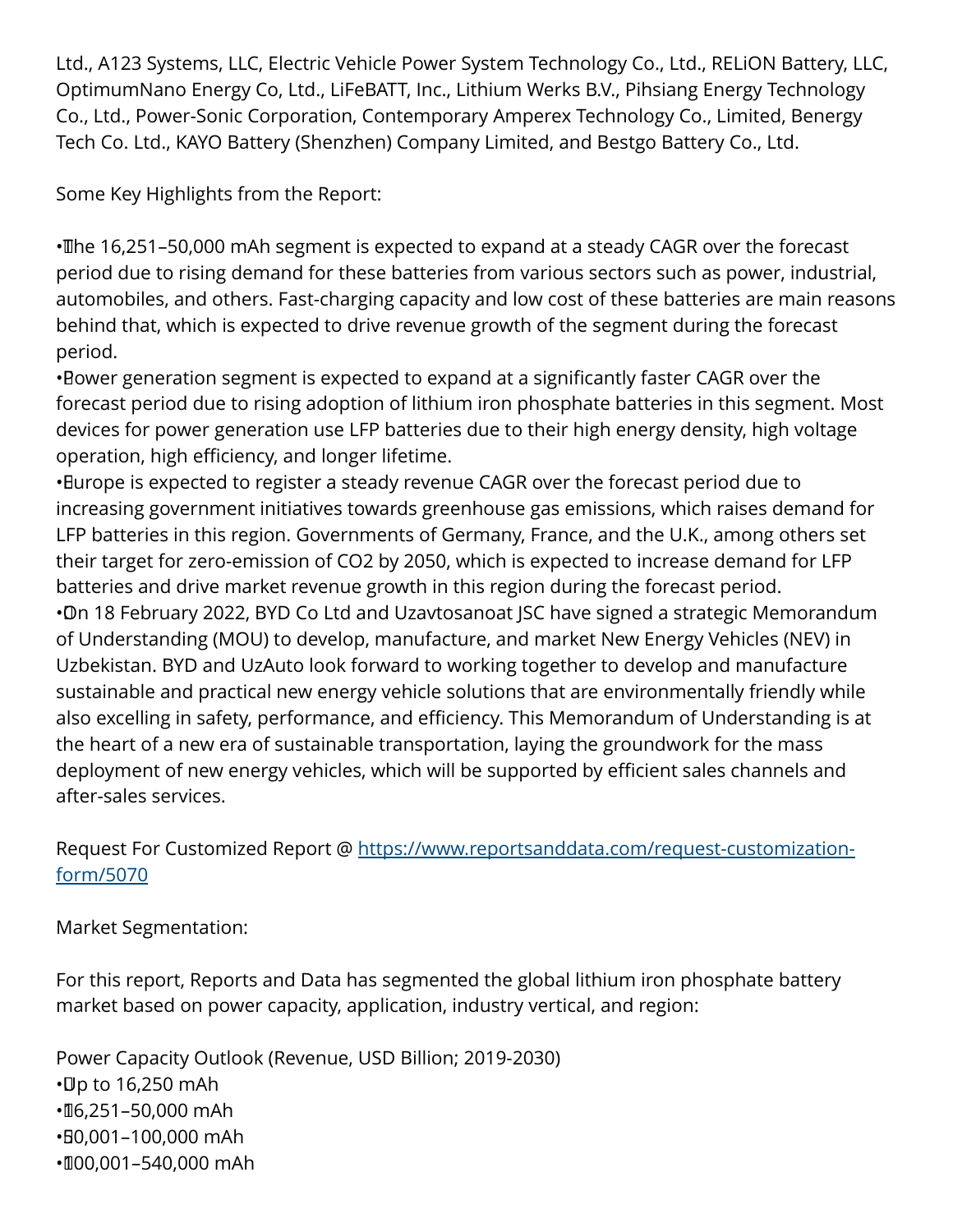Application Outlook (Revenue, USD Billion; 2019-2030) • Portable • Stationary Industry Vertical Outlook (Revenue, USD Billion; 2019-2030) • Automotive • Power Generation • Industrial • Others

Purchase Premium Report @ <https://www.reportsanddata.com/report-pricing/5070>

According to the regional analysis, the market is segmented into the key geographical regions which include North America, Latin America, Europe, Asia Pacific, and Middle East & Africa. The report discusses in detail the production and consumption ratio, market size and market share, import and export, supply and demand ratio, consumer demand, technological advancements, R&D, infrastructure development, economic growth, and robust presence of market players in each region.

Regional Outlook (Revenue, USD Billion; 2019-2030)

• North America • Europe • Asia-Pacific • Latin America • Middle East & Africa

Key Questions Addressed in the Report:

• What is the expected revenue growth rate the global Lithium Iron Phosphate Battery market is expected to register during the forecast period?

• What are the key growth driving factors of Lithium Iron Phosphate Battery market?

• Who are the leading players in the market?

• What are the key outcomes of SWOT analysis and Porter's Five Forces analysis?

• Which region is expected to account for the largest market share in the global Lithium Iron Phosphate Battery market over the forecast period?

Access Report Details @ [https://www.reportsanddata.com/report-detail/lithium-iron-phosphate](https://www.reportsanddata.com/report-detail/lithium-iron-phosphate-battery-market)[battery-market](https://www.reportsanddata.com/report-detail/lithium-iron-phosphate-battery-market)

Thank you for reading this article. You can also get chapter-wise sections or region-wise report coverage for North America, Europe, Asia Pacific, Latin America, and Middle East & Africa.

Browse More Reports: